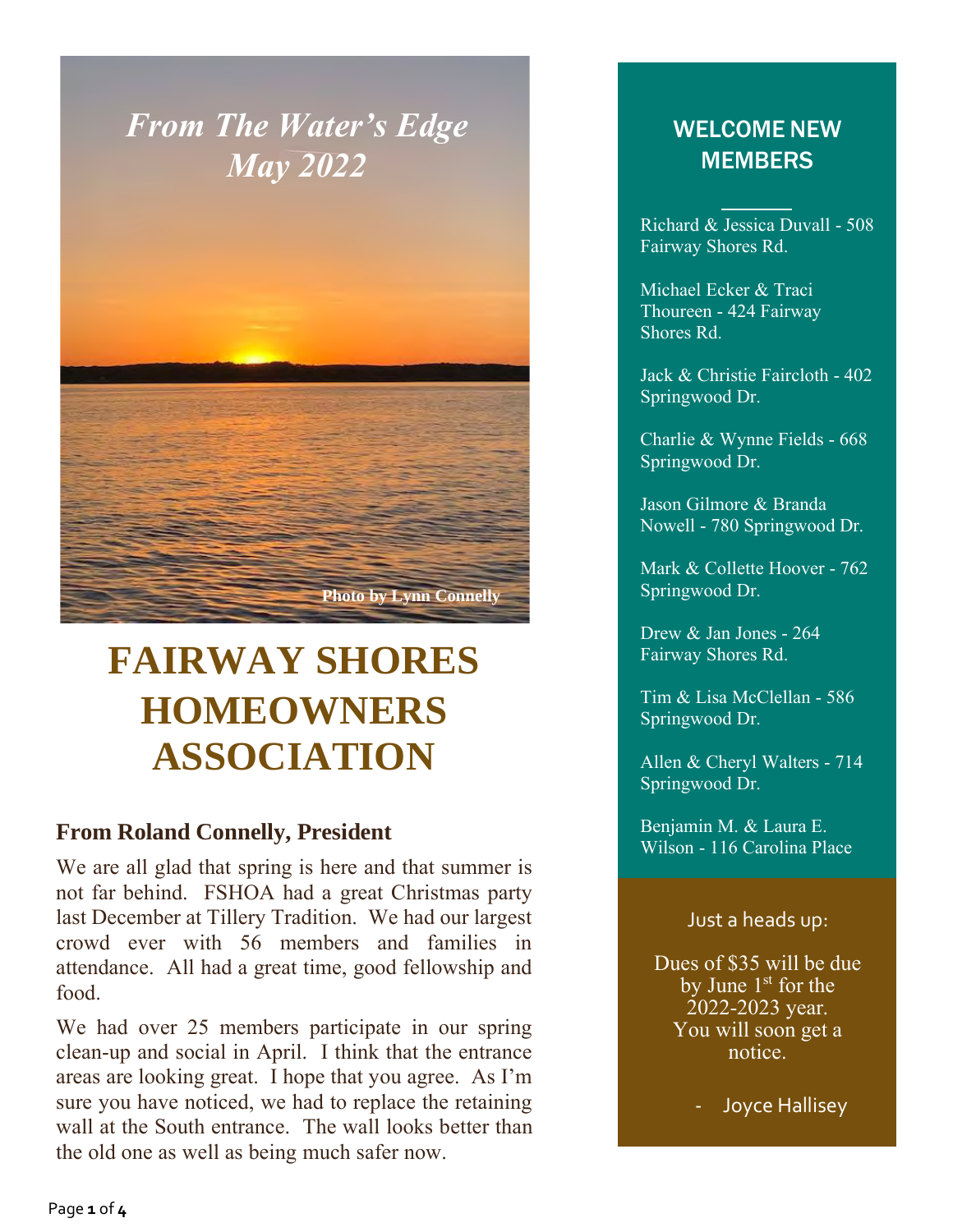#### **Presidents Notes (continued)**

The next event is our **Annual General Meeting**, which will be held on Saturday, June  $11<sup>th</sup>$  at 5:00 pm. It will be at 119 Dogwood Ln. We will have a guest from Duke Energy to talk with us and answer questions that you may have about shoreline management. We will also be electing officers and board members for the association.

See our web-site, [www.fshoa.org](http://www.fshoa.org/) for details. If anyone is interested in serving the community by being a board member or an officer, please contact one of the current board members.

If you are having any **concrete** work done, please note that any wash-out from the concrete truck must be left on your property or placed in a container and hauled away. IT SHOULD NOT be dumped in the roadside ditch anywhere within FS. If you are using a contractor, make sure they understand this at the outset.

#### **Responsibilities of Landlords:**

If you rent your property out then you should make sure that your renters are aware of good neighbor practices as well as water safety rules and regulations. We all want to enjoy the lake and have a good time, but we must also be aware of our neighbors and the safety of all around the water.

#### **Photos of our entrances:**





#### **Grass cutting across the road:**

Most homes in FS do not have anyone living directly across the street from them. It is being a good neighbor to cut the grass across the street from you. If you use a service, please ask them to do that also. It makes the whole neighborhood look much better. The state may cut it once or twice a summer and that is not enough to keep things looking good.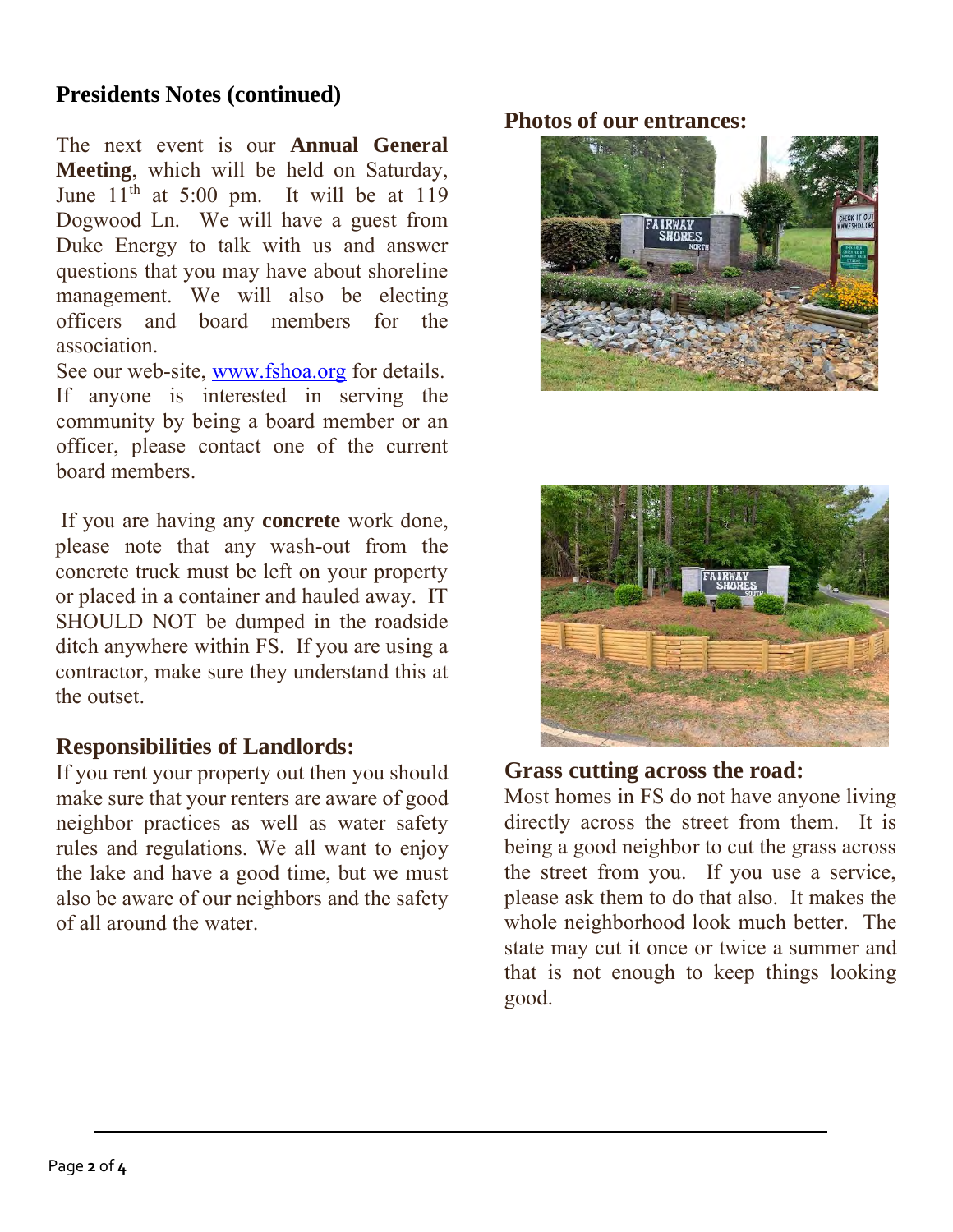

**For details on events, please see our website: [WWW.FSHOA.ORG](http://www.fshoa.org/)**

 **Saturday May 28th, Tillery Fire Department Annual Breakfast** starting at 6:00 am.

**SATURDAY: June 11th, 2022 General Meeting and Social** Connelly's home: 119 Dogwood Ln., 5:00 pm We will have Hot Dogs and Hamburgers, tea and water. Please bring a side dish or dessert.

 **MONDAY, July 4th, 2022 Independence Day Celebration** Parade and hot dog lunch on Holly Lane.

# *Thank you to our Advertisers!*







**Bobby Hursey Tree Service** Tree removal, trimming, hauling.

**Bobby Hursey** 

Owner

44185 B Dennis Road Albemarle, NC 28001 Find us on Facebook

(980) 581-4272